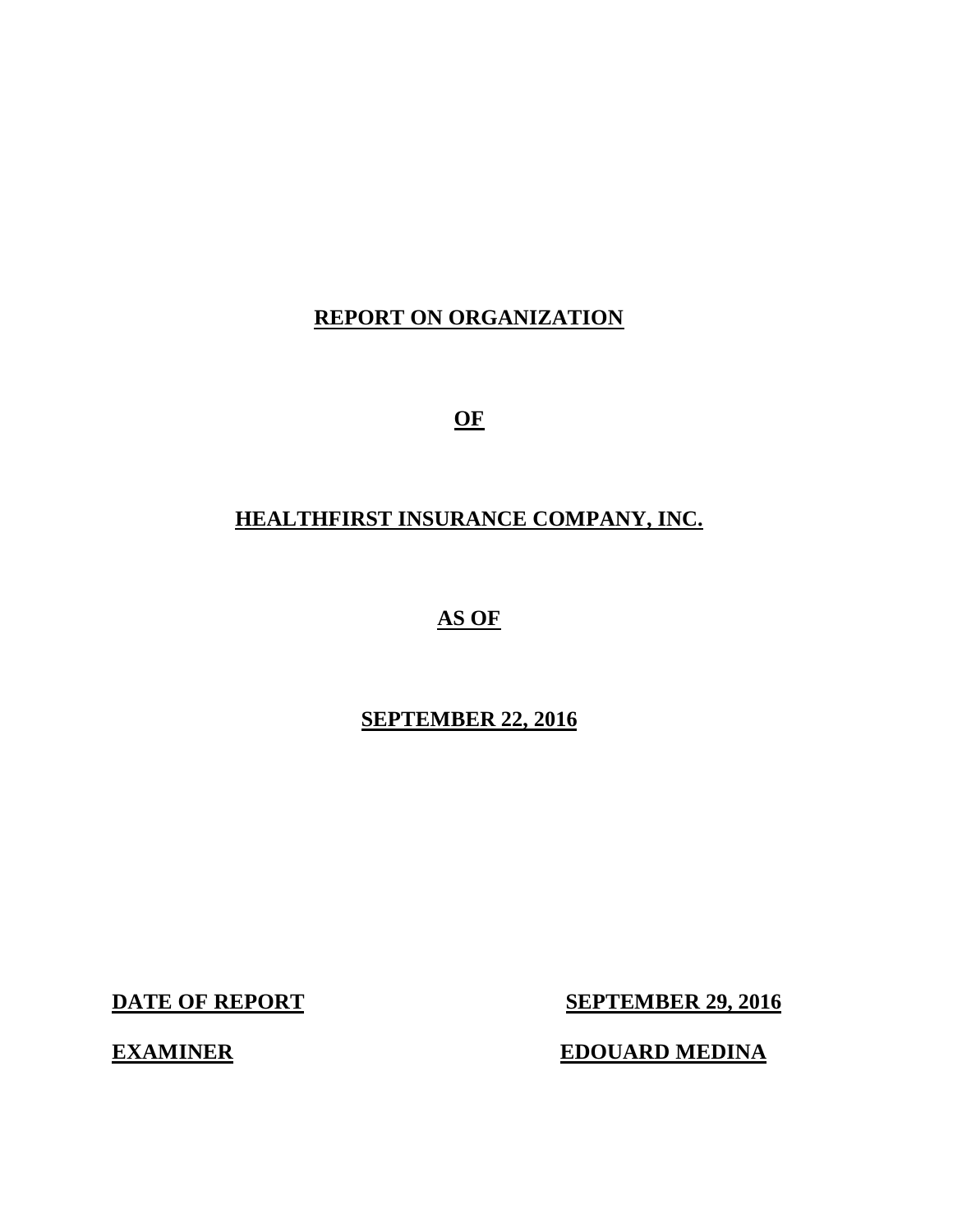#### **TABLE OF CONTENTS**

| <b>ITEM NO.</b> |                                                | PAGE NO.       |
|-----------------|------------------------------------------------|----------------|
| 1.              | Organization                                   | $\overline{2}$ |
| 2.              | Scope of examination                           | $\overline{4}$ |
| 3.              | Capitalization and subscription                | $\overline{4}$ |
| 4.              | <b>Balance</b> sheet                           | 5              |
| 5.              | Authorized powers and minimum capital required | 6              |
| 6.              | Holding company system                         | 8              |
| 7.              | <b>Expenses</b>                                | 11             |
| 8.              | Conclusion                                     | 11             |
| 9.              | Summary of comments and recommendations        | 12             |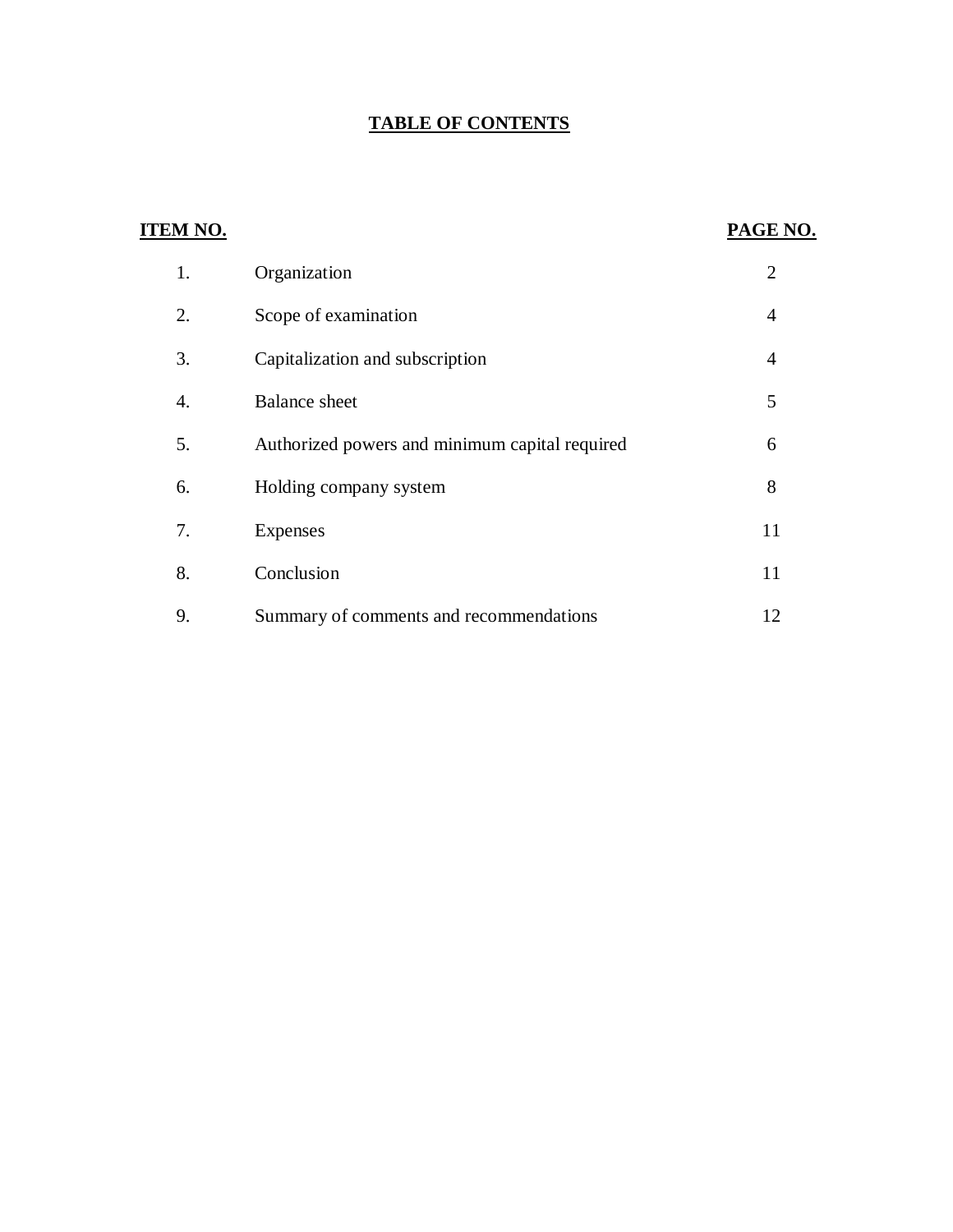

# NEW YORK STATE<br>DEPARTMENT<sub>of</sub><br>FINANCIAL SERVICES

Andrew M. Cuomo Maria T. Vullo National Andrew M. Cuomo Maria T. Vullo National Andrew M. Cuomo Maria T. Vullo Governor Superintendent Superintendent Superintendent Superintendent Superintendent Superintendent Superintendent Superintendent Superintendent Superintendent Superintendent Superintendent Superintendent Superintendent Sup

September 29, 2016

 Honorable Maria T. Vullo Superintendent of Financial Services Albany, New York 12257

Madam:

 Pursuant to the instructions contained in Appointment Number 31532, dated September 16, 2016, and attached hereto, I have made an examination "on organization" of Healthfirst Insurance Company, Inc., and the following report thereon is respectfully submitted.

 Inc., located at 100 Church Street, New York, NY 10007. The examination was conducted at the home office of Healthfirst Insurance Company,

 Wherever the designations the "Company" or "HFIC" appear herein, without qualification, they should be understood to refer to Healthfirst Insurance Company, Inc.

 Wherever the designation the "Department" appears herein, without qualification, it should be understood to indicate the New York State Department of Financial Services.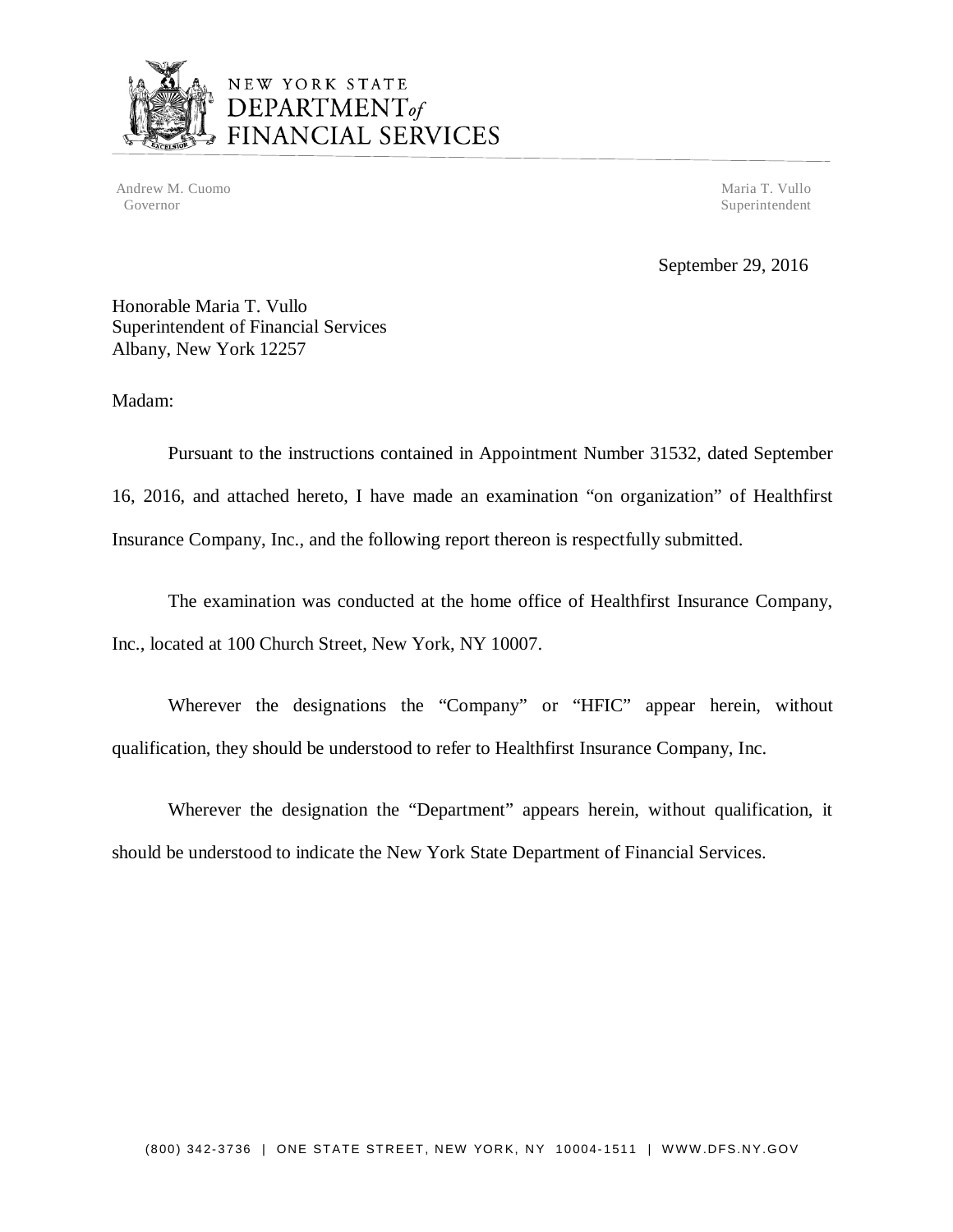#### **1. ORGANIZATION**

 Healthfirst Insurance Company, Inc. was incorporated, pursuant to a Declaration of Intention and Charter ("Charter") submitted to the New York State Department of Financial Services on December 10, 2013, and approved by the Department on January 6, 2014 in accordance with Section 1201 of the New York Insurance Law. On January 22, 2014, the Company filed a Uniform Certificate of Authority Application ("UCAA") for licensure as an Article 42 Accident and Health insurer with the Department.

 whole board of directors, shall be fixed from time to time by the board of directors, consistent with the provisions of the Charter. The Company's Charter states that the board of directors shall consist of no less than seven (7) and no more than twenty (20) directors. As of the date of this examination, the Company's board of directors consisted of eight (8) directors, as follows: The Company's by-laws stipulate that the number of directors, which shall constitute the

| Name and Residence                | <b>Principal Business Affiliation</b>                                     |
|-----------------------------------|---------------------------------------------------------------------------|
| Joseph Guarracino<br>New York, NY | Senior Vice President & Chief Financial Officer,<br>White Plains Hospital |
| Pauline Marks                     | Executive Director,                                                       |
| Palisades, NY                     | MediSys Management, LLC                                                   |
| Daniel McCarthy                   | President & Chief Operating Officer,                                      |
| Mendham, NJ                       | HF Management Services, LLC                                               |
| <b>Thomas Meixner</b>             | Senior Vice President,                                                    |
| Cedar Grove, NY                   | HF Management Services, LLC                                               |
| <b>Errol Pierre</b>               | Vice President,                                                           |
| Bronx, NY                         | HF Management Services, LLC                                               |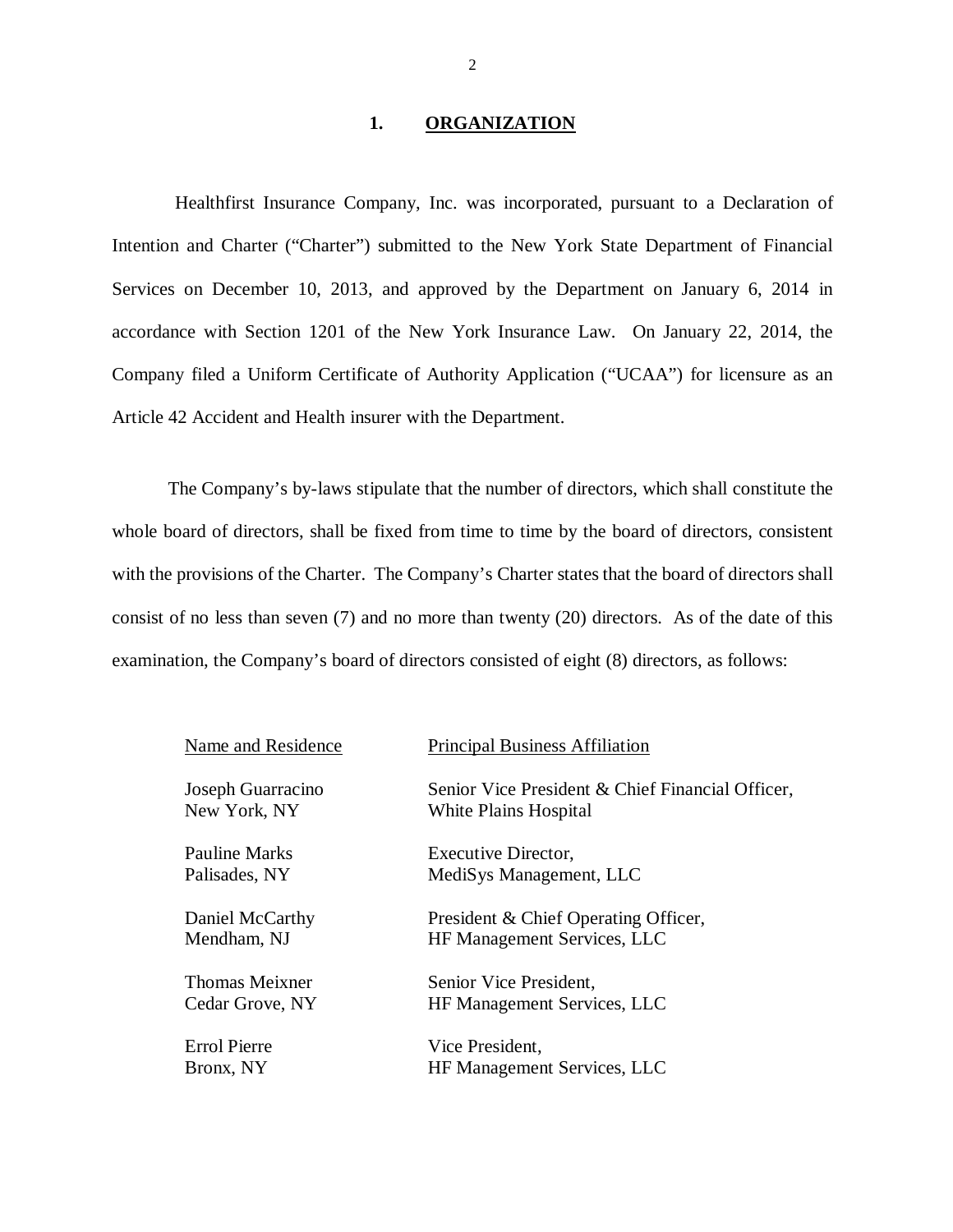| Name and Residence | <b>Principal Business Affiliation</b> |
|--------------------|---------------------------------------|
| Paul Portsmore     | Senior Vice President,                |
| Malverne, NY       | <b>HF Management Services, LLC</b>    |
| Eric Scalettar     | Senior Vice President,                |
| New York, NY       | <b>Maimonides Medical Center</b>      |
| Melinda Thiel      | Senior Vice President                 |
| Wayne, NJ          | <b>HF Management Services, LLC</b>    |

The officers of the Company included the following individuals:

Name Title

Patricia Wang Elizabeth St. Clair Secretary\* John Bermel Treasurer

President & Chief Executive Officer

 \* Subsequent to the date of the examination, pursuant to a board resolution effective September 27, 2016, Elizabeth St. Clair was replaced by Linda Tiano as Corporate Secretary of HFIC.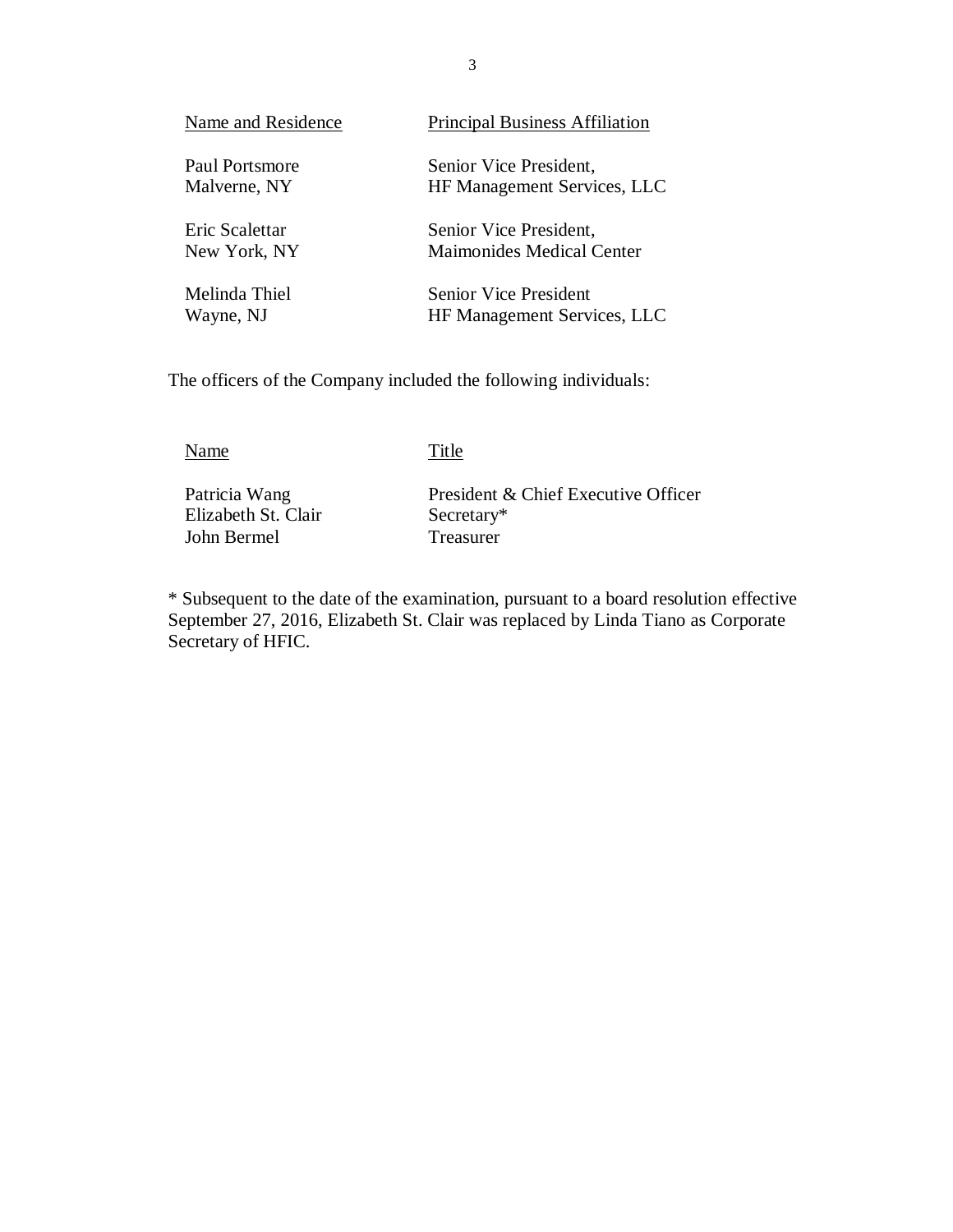#### **2. SCOPE OF EXAMINATION**

<span id="page-5-0"></span> stock, the receipt of capital and surplus funds, and the determination of assets and liabilities. The records examined included the Declaration of Intention and Charter, By-laws, Board of directors' minutes, Stockholders' register, and Holding Company Organizational Chart. In addition, an affidavit, appended hereto, was obtained from two officers of the Company indicating that the transactions noted in this report were bona fide. The examination was comprised of a verification of the issuance of the Company's capital

#### **3. CAPITALIZATION AND SUBSCRIPTION**

 On September 7, 2016, the Company issued to each parent 50,000 shares of common stock (100,000 shares in total) with a par value of \$2.00 per share for a price of \$250 per share resulting in an aggregate purchase price of \$25,000,000. The total investment consists of paid in capital of \$200,000 and contributed surplus of \$24,800,000. The Company is a subsidiary of Healthfirst Health Plan, Inc. and Healthfirst PHSP, Inc.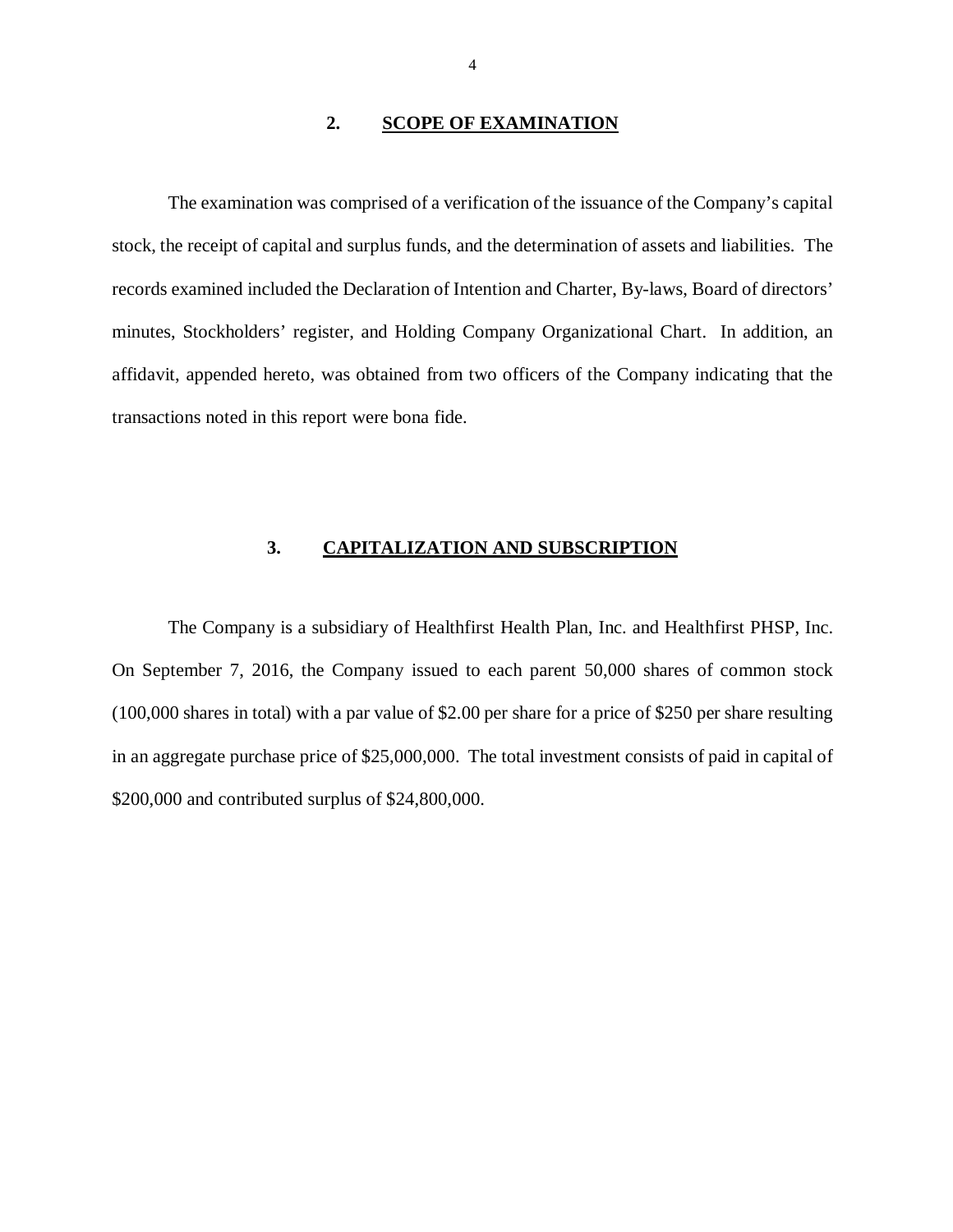# **4. BALANCE SHEET**

 The following balance sheet sets forth the Company's financial condition as of the date of this examination:

| Assets                                                                            |                                         |
|-----------------------------------------------------------------------------------|-----------------------------------------|
| Cash and cash equivalents<br><b>United States Treasury Notes</b>                  | \$24,760,894<br>237,543                 |
| Total assets                                                                      | \$24,998,437                            |
| <b>Liabilities</b>                                                                | \$<br>0                                 |
| <b>Capital and Surplus</b>                                                        |                                         |
| Common capital stock<br>Gross paid-in and contributed surplus<br>Unassigned funds | \$<br>200,000<br>24,800,000<br>(1, 563) |
| Total capital and surplus                                                         | \$24,998,437                            |
| Total liabilities, capital and surplus                                            | <u>\$24,998,437</u>                     |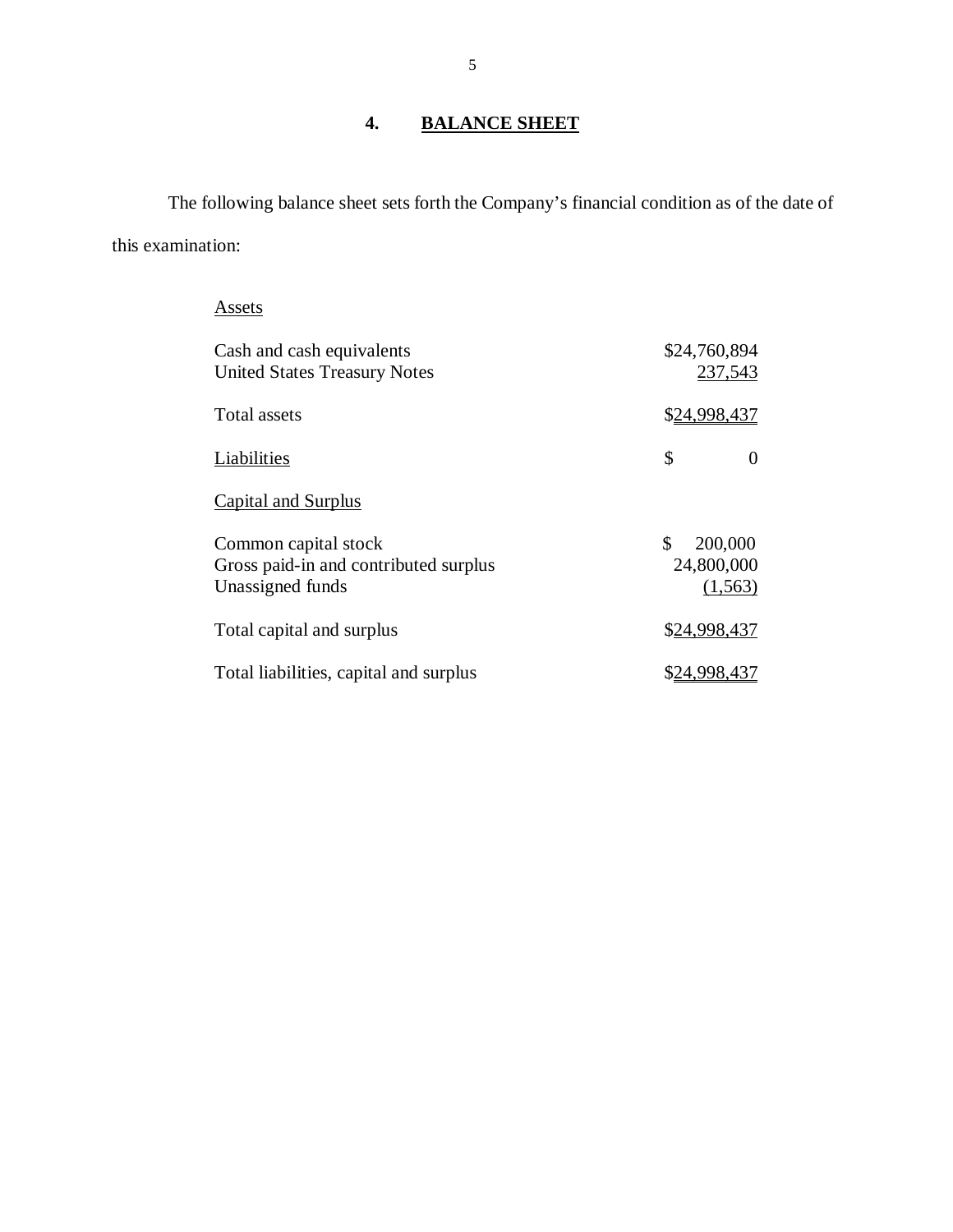#### **5. AUTHORIZED POWERS AND MINIMUM CAPITAL REQUIRED**

 The Company is authorized pursuant to its Charter to transact the kind of insurance as described in the following numbered paragraph of Section 1113(a) of the New York Insurance Law:

| <b>Paragraph</b> | Line of Business              |
|------------------|-------------------------------|
| (3)(i)           | Accident and health insurance |

 business to the extent necessary or incidental to the kind or kinds of business which it is or may hereafter be authorized to transact in the State of New York. The Company's Charter indicates that it may also engage in any other kind or kinds of

 business, as set forth in Sections 4204 and 4206 of the New York Insurance Law are as follows: The Company's minimum financial requirements for the above mentioned line of

| <b>Initial Surplus</b>      | \$300,000 |
|-----------------------------|-----------|
| Surplus to be maintained    | \$200,000 |
| Deposit                     | \$200,000 |
| Capital                     | \$200,000 |
| Minimum capital investments | \$200,000 |

 Pursuant to the provisions of Section 1314 of the New York Insurance Law, the Company, as of September 22, 2016, had deposited into a bank account at BNY Mellon, in the name of the Superintendent of Financial Services, qualifying U.S. Treasury Notes with a market value of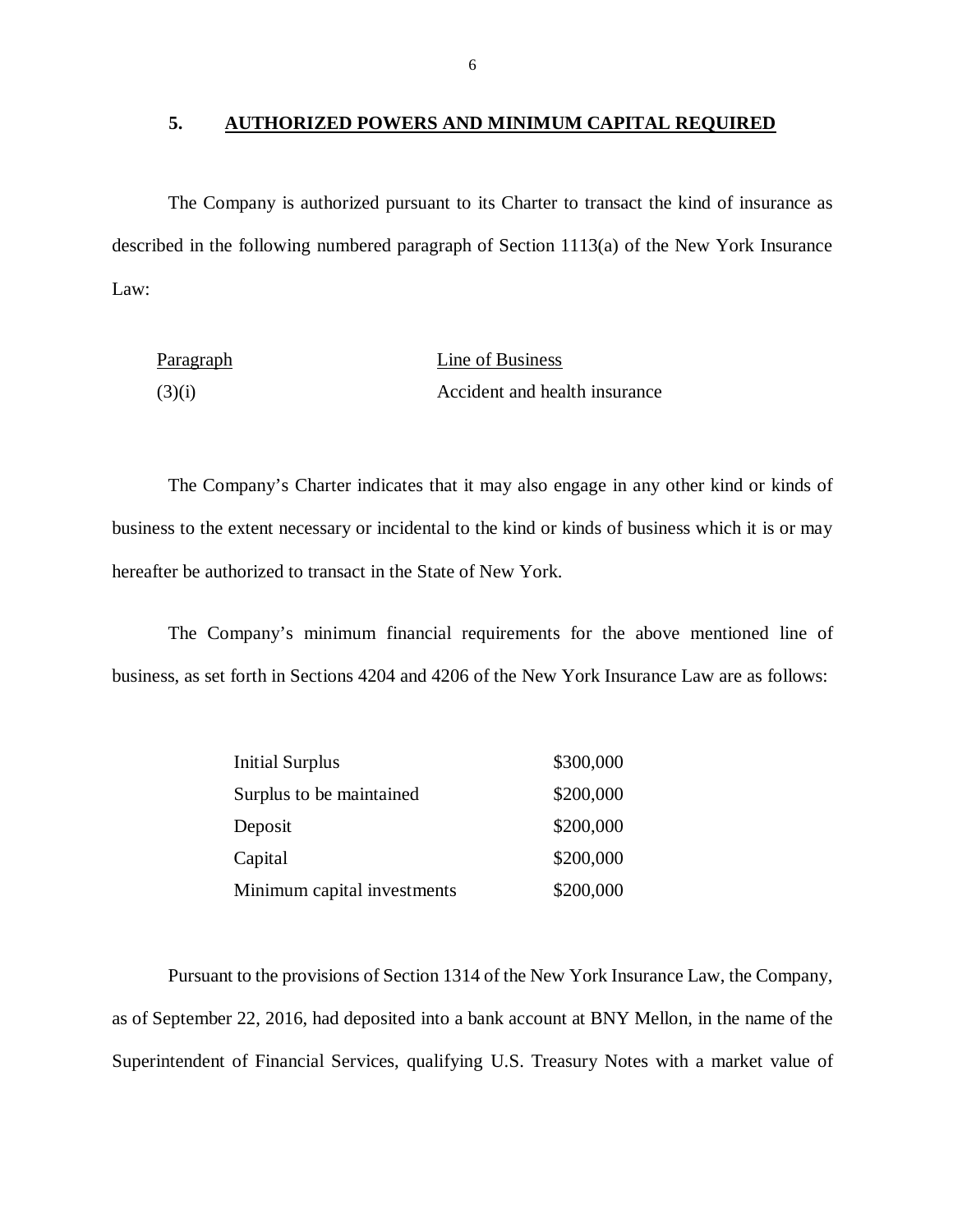\$237,543, in satisfaction of the \$200,000 deposit required pursuant to Section 4206 of the New York Insurance Law.

 Besides the \$300,000 initial surplus required by Section 4204 of the New York Insurance Law, an additional \$24,700,000 of capitalization is required based on the Company's submitted business plan and financial projections.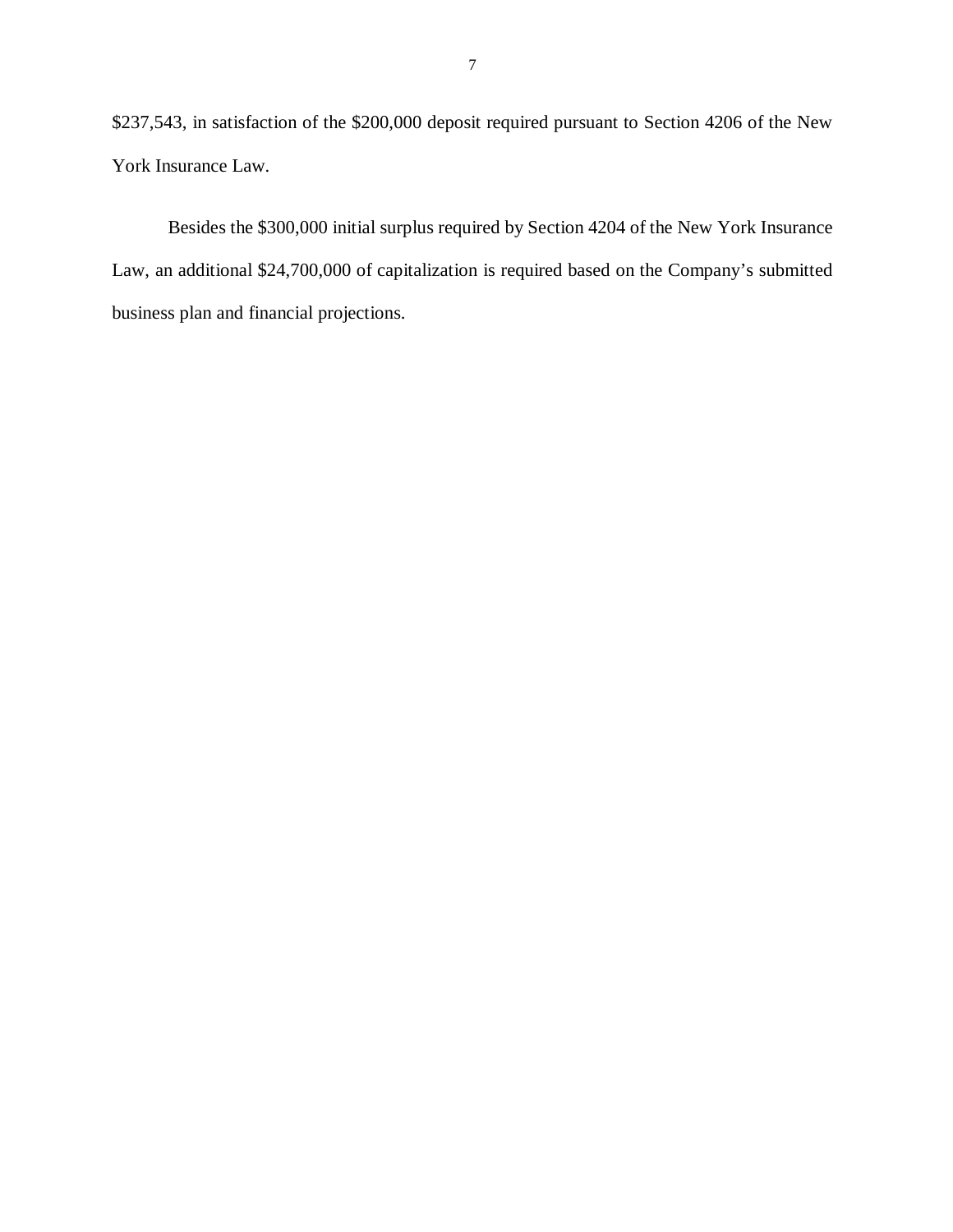### **6. HOLDING COMPANY SYSTEM**

<span id="page-9-0"></span> Below is a chart of the holding company system applicable to the Company and its related parties, as of the date of this examination:

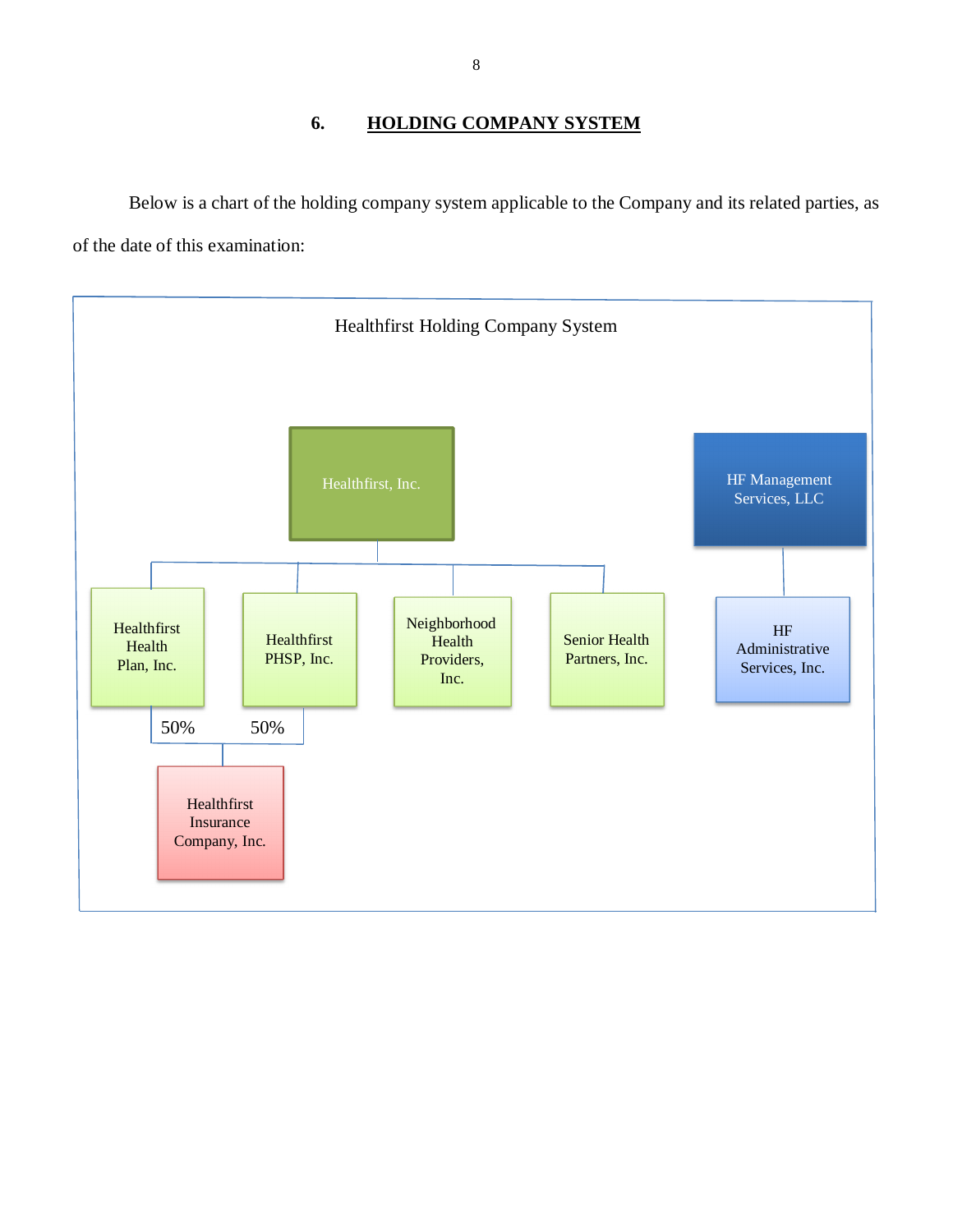Healthfirst, Inc. is a New York not-for profit tax-exempt membership corporation, which will be HFIC's ultimate parent, as it is the sole member of HFIC's two shareholders.

Healthfirst PHSP, Inc. is a New York not-for-profit tax-exempt corporation licensed by the New York State Department of Health pursuant to Article 44 of the Public Health Law to operate as a prepaid health services plan. Healthfirst PHSP, Inc. offers Medicaid, Child Health Plus, and Essential Plans and, since October 2013, offers qualified health plans on the New York State of Health (Exchange). Healthfirst PHSP, Inc. owns 50% of HFIC's stock.

Healthfirst Health Plan, Inc. is a New York not-for-profit tax-exempt corporation licensed by the New York State Department of Health pursuant to Article 44 of the Public Health Law to operate as a health maintenance organization. Healthfirst Health Plan, Inc. offers Medicare Advantage, Medicaid Advantage Plus and Medicare Medicaid Plans (Fully Integrated Dual Advantage Plans), as well as commercial plans pursuant to the New York Insurance Law. Healthfirst Health Plan, Inc. owns 50% of HFIC's stock.

 Neighborhood Health Providers, Inc. is a Medicaid, Family Health Plus, and Child Health Plus Plan, which was acquired by Healthfirst Inc. in January 2013. As of June 2013, all of its enrolled members were transferred to Healthfirst PHSP, Inc. Both the January acquisition and the June membership transfer were approved by the New York State Department of Health. Neighborhood Health Providers, Inc. is currently in a wind down process.

Senior Health Partners, Inc. is a New York not-for-profit tax exempt corporation licensed by the New York State Department of Health under Article 44 of the Public Health Law to operate as a health maintenance organization. Senior Health Partners, Inc. offers Medicaid managed long-term care products.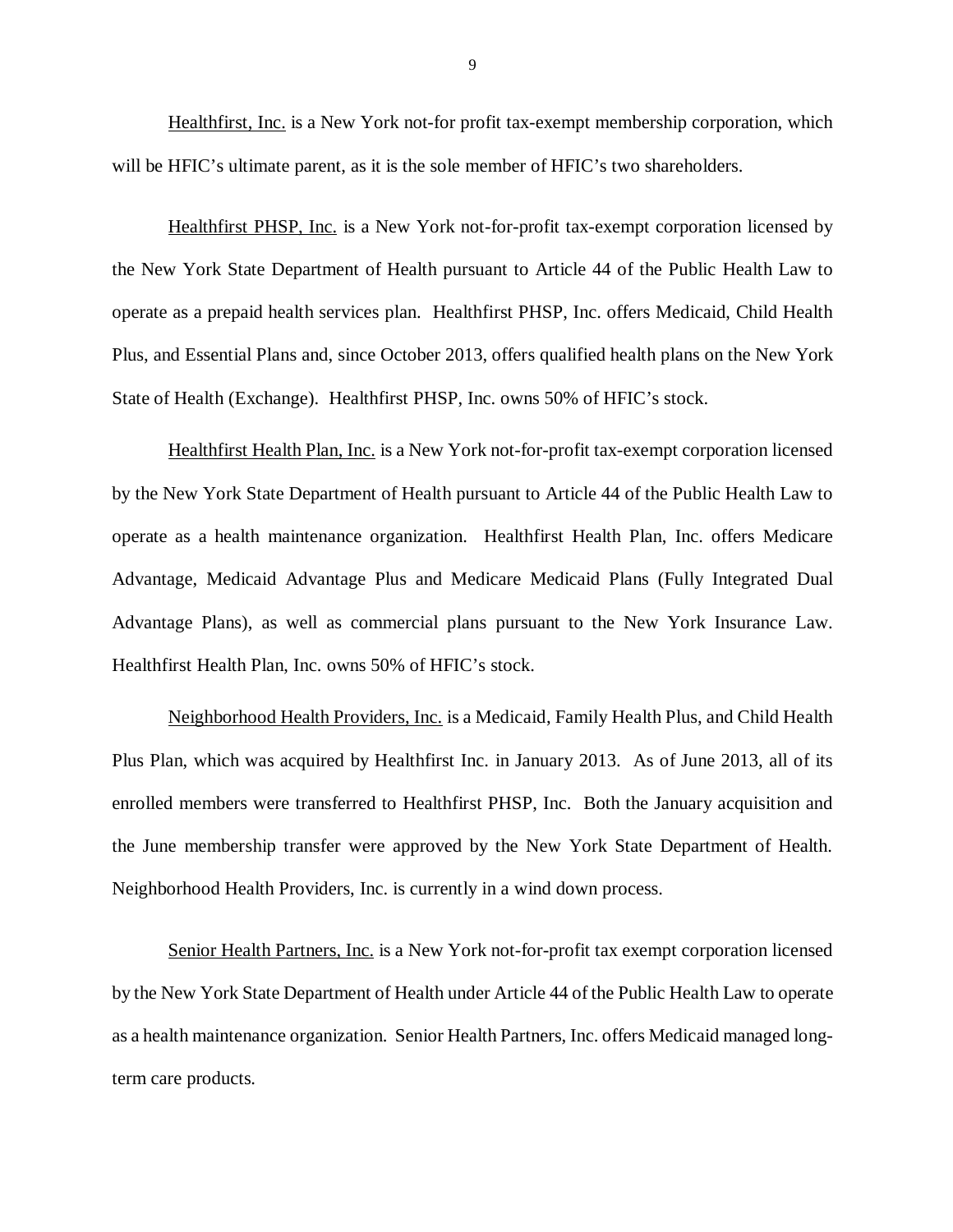HF Management Services, LLC is a New York limited liability corporation that provides a wide range of management services to the entities controlled by Healthfirst, Inc.

 Management Services, LLC ("HFMS"). Pursuant to the terms of the agreement HFMS provides Underwriting, Premium Accounting, Claims Accounting, Marketing, Financial Reporting, Investment Management, Compliance/Internal Audit, Special Investigations Unit, Medical Management, Member Services and Provider Relations As of September 9, 2016, HFIC has entered into a Management Agreement with HF

 functions on behalf of HFIC will be employees of HFMS. It is noted that HFIC itself does not have any employees, and all individuals performing

 Furthermore, according to the aforementioned management agreement, all costs shall be allocated and otherwise calculated by HFMS in compliance with applicable New York State Department of Financial Services regulations and guidelines, including the provisions of Insurance Regulation No. 30 (11 NYCRR 105-109).

HF Administrative Services, Inc. is a New York for-profit corporation that is licensed as an independent adjuster by the New York State Department of Financial Services. HF Administrative Services, Inc. provides administrative services to several health plans.

 As of September 9, 2016, HFIC has entered into a Management Agreement with HF Administrative Services, Inc. ("HFAS"). Pursuant to the terms of the agreement HFAS provides to HFIC claims processing services as required in order for HFIC to perform the operations and services customary for a health insurer and required by applicable plan contracts.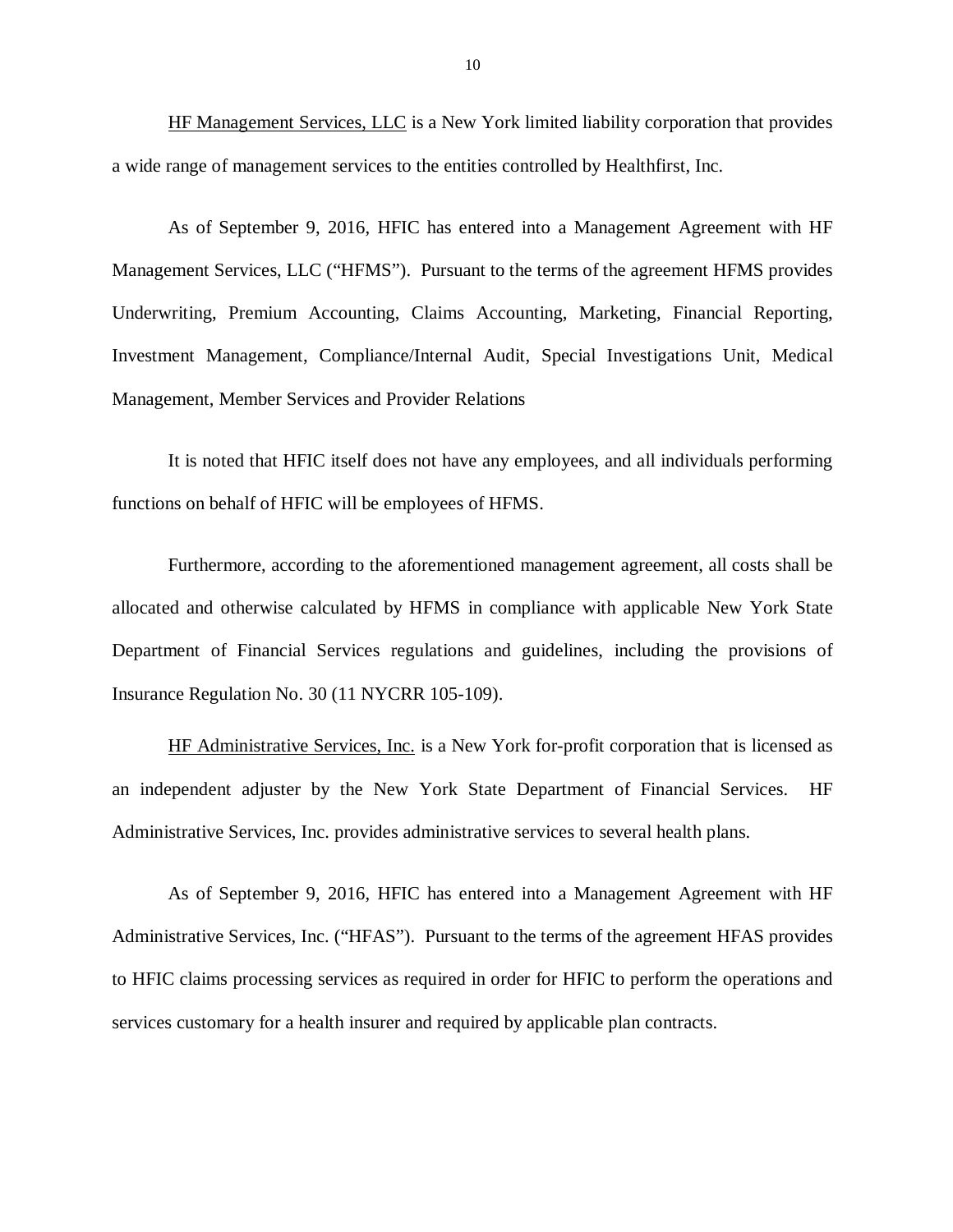<span id="page-12-0"></span> Furthermore, according to the agreement, all costs shall be allocated and otherwise calculated by HFAS in compliance with applicable New York State Department of Financial Services regulations and guidelines, including the provisions of Insurance Regulation No. 30 (11 NYCRR 105-109).

#### **7. EXPENSES**

 During the examination it was indicated that all the pre-operational expenses incurred by and on behalf of HFIC were paid for by HFMS and that HFMS does not intend to charge-back HFIC for any expenses it has or will incur on behalf of HFIC prior to January 1, 2017. Any expenses incurred prior to January 1, 2017 by HFMS on behalf of HFIC shall remain with HFMS.

 Where applicable, with respect to transactions with affiliates and corresponding expense allocations, the Company is reminded to comply with the provisions of New York Insurance Law Article 15 and New York Insurance Regulation 30.

#### **8. CONCLUSION**

 Based upon the foregoing examination, it is noted that the Company sold all of its 100,000 shares of \$2.00 par value per share common stock for a sale price of \$250 per share resulting in a total sale price of \$25,000,000. Of this amount, \$237,543 is on deposit, as of the date of this examination, in an account in the name of the Superintendent of Financial Services to meet its statutory deposit and minimum capitalization requirements.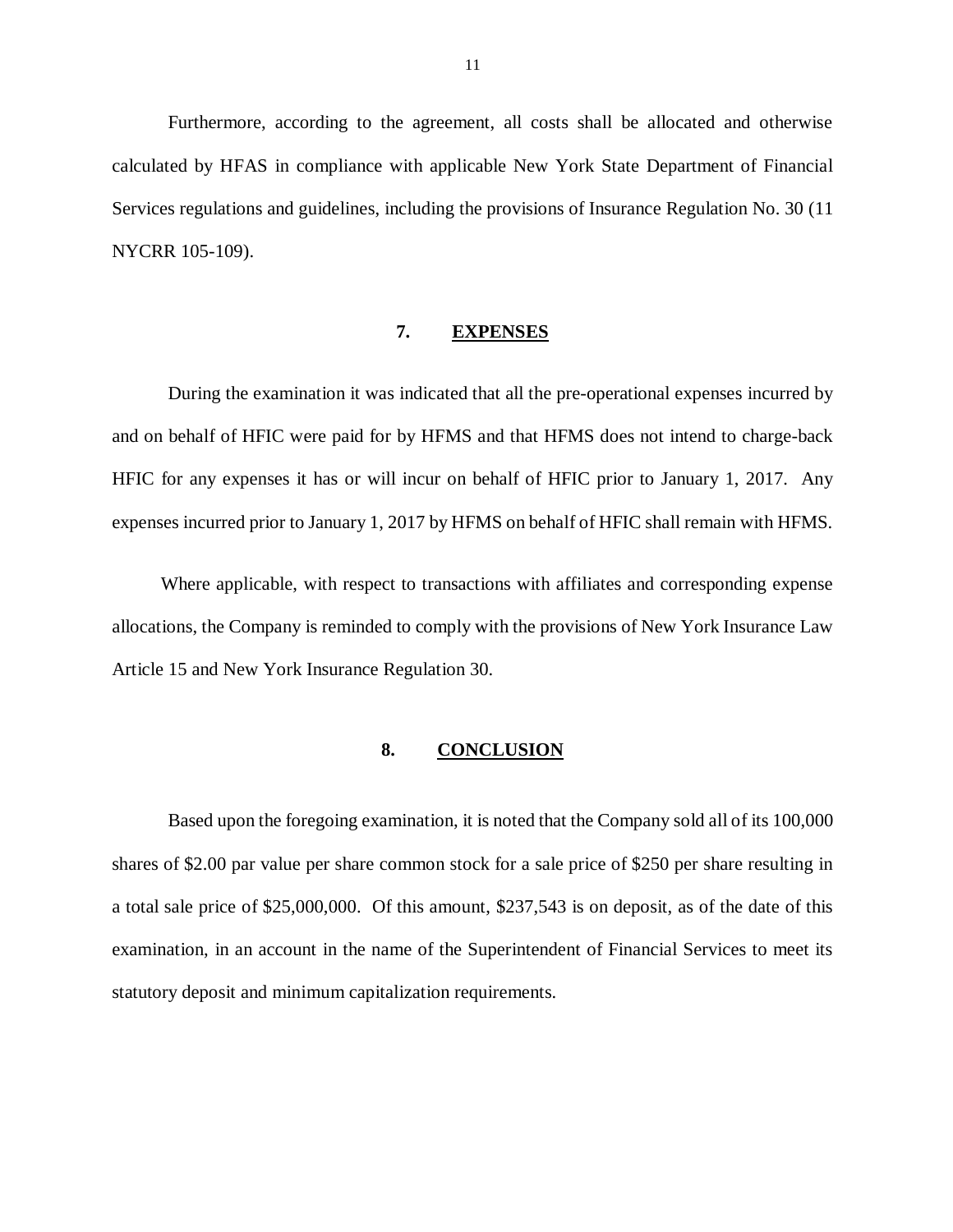#### <span id="page-13-0"></span> **9. SUMMARY OF COMMENTS AND RECOMMENDATIONS**

#### *PAGE NO. PAGE NO.*

#### **Expenses**

 corresponding expense allocations, the Company is reminded to comply with the provisions of New York Insurance Law Article 15 and New York Insurance Regulation 30. A. Expenses<br>Where applicable, with respect to transactions with affiliates and 11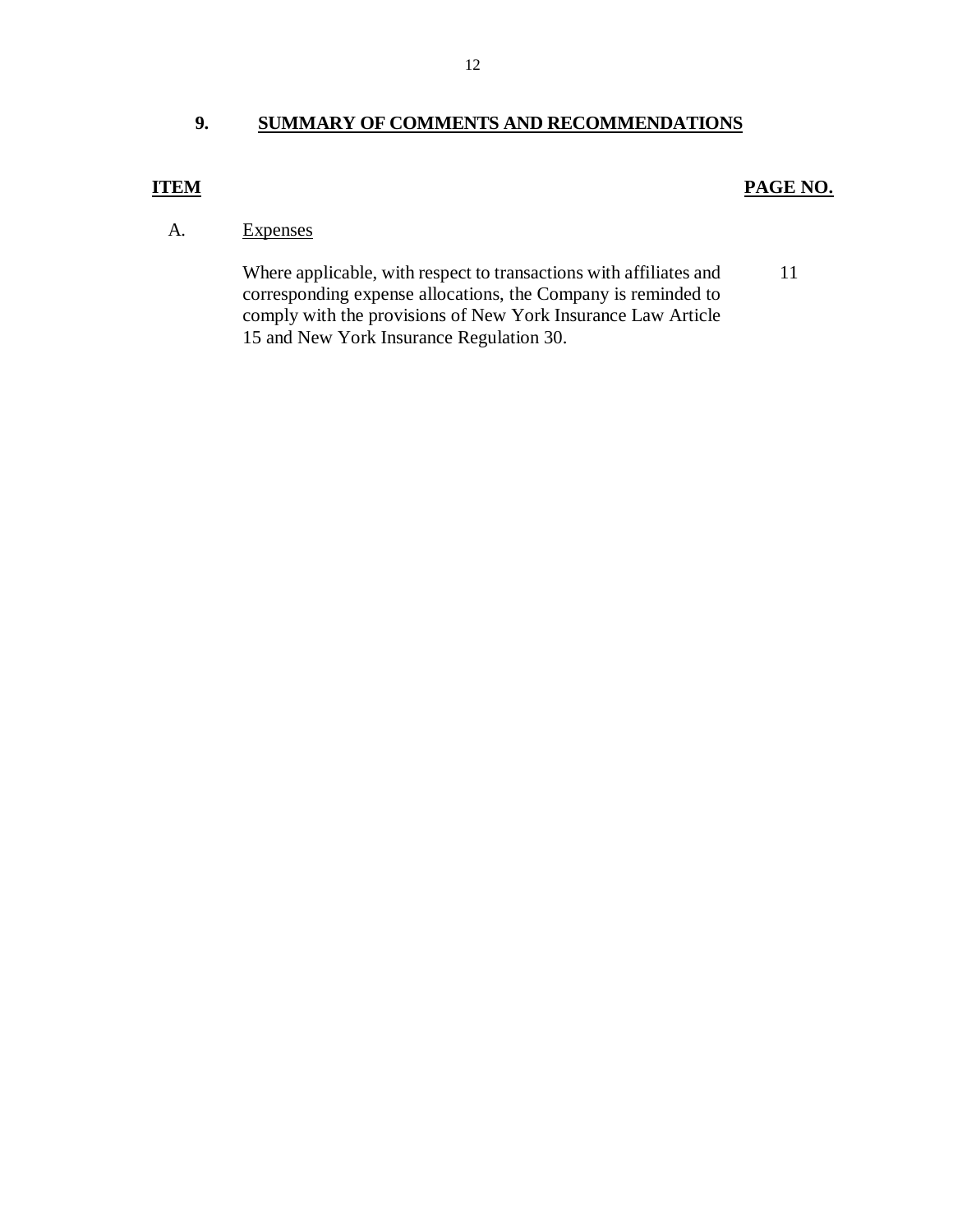Respectfully submitted,

 $\mathbb{R}$ 

edina Edouard Medina

Associate Insurance Examiner

STATE OF NEW YORK  $)$  SS **COUNTY OF NEW YORK)** 

Edouard Medina, being duly sworn, deposes and says that the foregoing report submitted by him is true to the best of his knowledge and belief.

buard Medina

Edouard Medina

Subscribed and sworn to before me<br>this 29<sup>74</sup> day of Seeman BEP:<br>Clauder 2 Fourted

Charles T. Lovejoy Notary Public, State of New York No. 01LO4798952<br>Qualified in New York County **Commision Expires 1-26-18**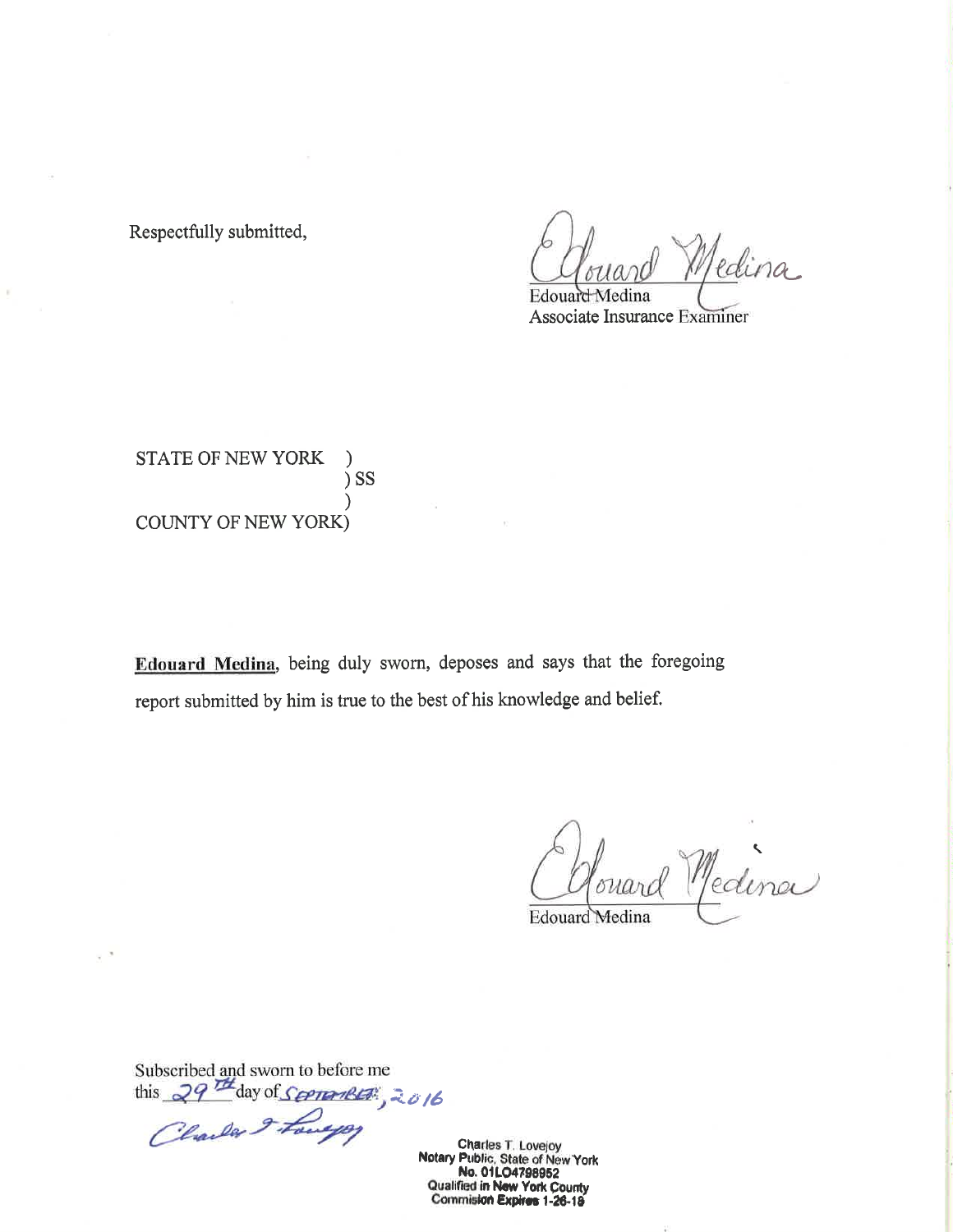## **NEW YORK STATE**

# **DEPARTMENT OF FINANCIAL SERVICES**

I, MARIA T. VULLO, Superintendent of Financial Services of the State of New

York, pursuant to the provisions of the Financial Services Law and the Insurance

Law, do hereby appoint:

#### **Edouard Medina**

as a proper person to examine the affairs of

**Healthfirst Insurance Company, Inc.** 

and to make a report to me in writing of the condition of said

#### Company

with such other information as he shall deem requisite.

In Witness Whereof, I have hereunto subscribed my name and affixed the official Seal of the Department at the City of New York



this 16th day of September, 2016

MARIA T. VULLO Superintendent of Fingneial **Services** 

 $By:$ 

Lisette Johnson **Bureau Chief Health Bureau**